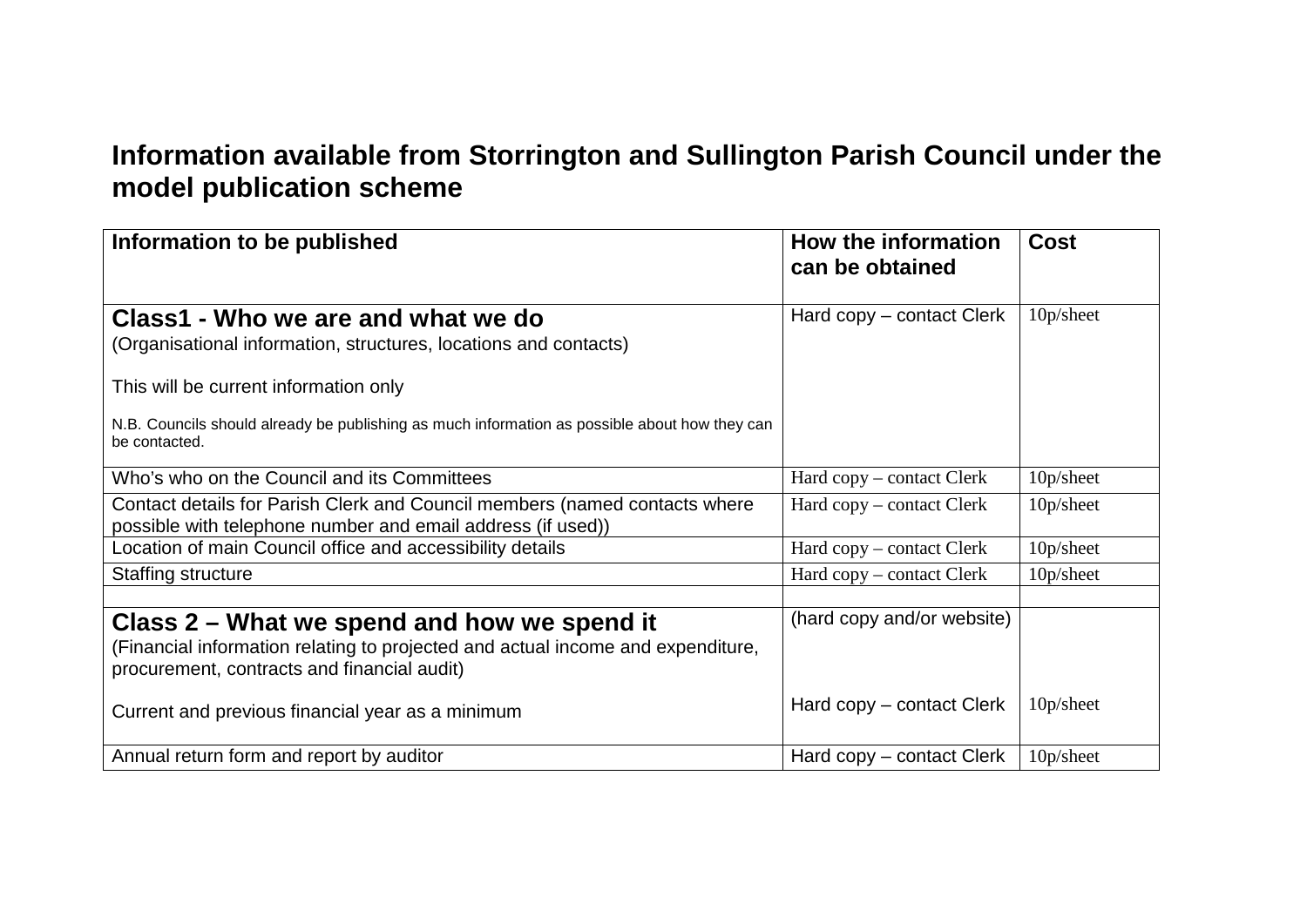| <b>Finalised budget</b>                                                                                                                   | Hard copy – contact Clerk  | 10p/sheet |
|-------------------------------------------------------------------------------------------------------------------------------------------|----------------------------|-----------|
| Precept                                                                                                                                   | Hard copy – contact Clerk  | 10p/sheet |
| <b>Borrowing Approval letter</b>                                                                                                          | Hard copy – contact Clerk  | 10p/sheet |
| <b>Financial Standing Orders and Regulations</b>                                                                                          | Hard copy - contact Clerk  | 10p/sheet |
| Grants given and received                                                                                                                 | Hard copy – contact Clerk  | 10p/sheet |
| List of current contracts awarded and value of contract                                                                                   | Hard copy - contact Clerk  | 10p/sheet |
| Members' allowances and expenses                                                                                                          | Hard copy - contact Clerk  | 10p/sheet |
|                                                                                                                                           |                            |           |
| Class 3 – What our priorities are and how we are doing<br>(Strategies and plans, performance indicators, audits, inspections and reviews) | Hard copy – contact Clerk  | 10p/sheet |
| Parish Plan (current and previous year as a minimum)                                                                                      | Hard copy – contact Clerk  | 10p/sheet |
| Annual Report to Parish or Community Meeting (current and previous year as a                                                              | Hard copy - contact Clerk  | 10p/sheet |
| minimum)                                                                                                                                  |                            |           |
| <b>Quality status</b>                                                                                                                     | Hard copy – contact Clerk  | 10p/sheet |
| Local charters drawn up in accordance with DCLG guidelines                                                                                | Hard copy – contact Clerk  | 10p/sheet |
|                                                                                                                                           |                            |           |
| Class 4 – How we make decisions                                                                                                           |                            |           |
| (Decision making processes and records of decisions)                                                                                      | Hard copy – contact Clerk  | 10p/sheet |
|                                                                                                                                           | Website $-$ free of charge |           |
| Current and previous council year as a minimum                                                                                            |                            |           |
|                                                                                                                                           |                            |           |
| Timetable of meetings (Council, any committee/sub-committee meetings and                                                                  | Hard copy – contact Clerk  | 10p/sheet |
| parish meetings)                                                                                                                          |                            |           |
| Agendas of meetings (as above)                                                                                                            | Hard copy – contact Clerk  | 10p/sheet |
| Minutes of meetings (as above) $-$ nb this will exclude information that is properly                                                      | Hard copy – contact Clerk  | 10p/sheet |
| regarded as private to the meeting.                                                                                                       | Website $-$ free of charge |           |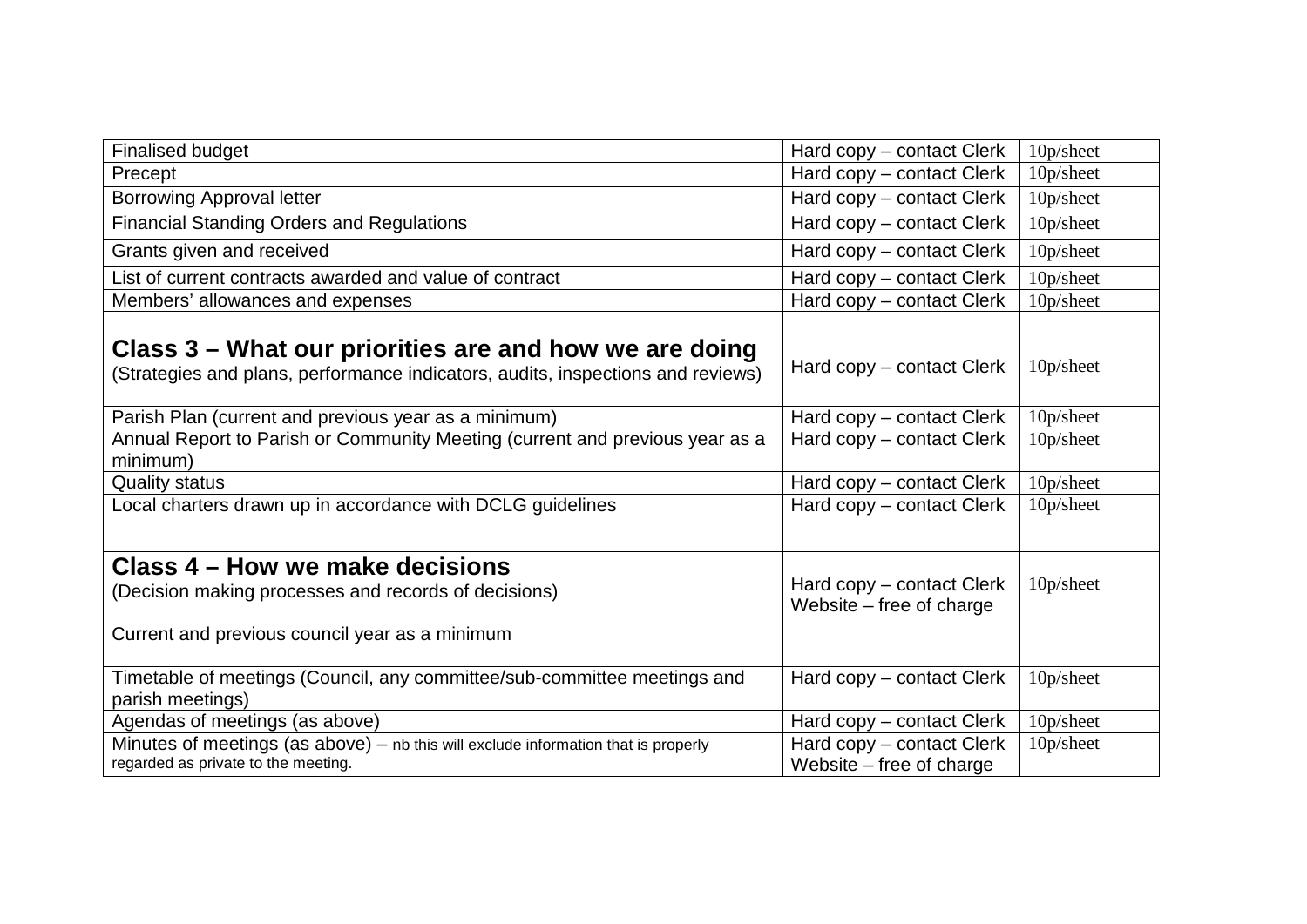| Reports presented to council meetings - nb this will exclude information that is properly<br>regarded as private to the meeting.                                                                                                           | Hard copy – contact Clerk                                                                                                                     | 10p/sheet                                                     |
|--------------------------------------------------------------------------------------------------------------------------------------------------------------------------------------------------------------------------------------------|-----------------------------------------------------------------------------------------------------------------------------------------------|---------------------------------------------------------------|
| Responses to consultation papers                                                                                                                                                                                                           | Hard copy – contact Clerk                                                                                                                     | 10p/sheet                                                     |
| Responses to planning applications                                                                                                                                                                                                         | Hard copy – contact Clerk                                                                                                                     | 10p/sheet                                                     |
| Bye-laws                                                                                                                                                                                                                                   | Hard copy – contact Clerk                                                                                                                     | 10p/sheet                                                     |
|                                                                                                                                                                                                                                            |                                                                                                                                               |                                                               |
| Class 5 – Our policies and procedures                                                                                                                                                                                                      |                                                                                                                                               |                                                               |
| (Current written protocols, policies and procedures for delivering our services<br>and responsibilities)                                                                                                                                   |                                                                                                                                               |                                                               |
| Current information only                                                                                                                                                                                                                   | Hard copy – contact Clerk                                                                                                                     | 10p/sheet                                                     |
| Policies and procedures for the conduct of council business:                                                                                                                                                                               |                                                                                                                                               |                                                               |
| Procedural standing orders<br>Committee and sub-committee terms of reference<br>Delegated authority in respect of officers<br>Code of Conduct<br><b>Policy statements</b>                                                                  | Hard copy – contact Clerk<br>Hard copy – contact Clerk<br>Hard copy – contact Clerk<br>Hard copy - contact Clerk<br>Hard copy - contact Clerk | 10p/sheet<br>10p/sheet<br>10p/sheet<br>10p/sheet<br>10p/sheet |
| Policies and procedures for the provision of services and about the employment<br>of staff:                                                                                                                                                |                                                                                                                                               |                                                               |
| Internal policies relating to the delivery of services<br>Equality and diversity policy<br>Health and safety policy<br>Recruitment policies (including current vacancies)<br>Policies and procedures for handling requests for information | Hard copy – contact Clerk<br>Hard copy - contact Clerk<br>Hard copy - contact Clerk<br>Hard copy - contact Clerk<br>Hard copy – contact Clerk | 10p/sheet<br>10p/sheet<br>10p/sheet<br>10p/sheet<br>10p/sheet |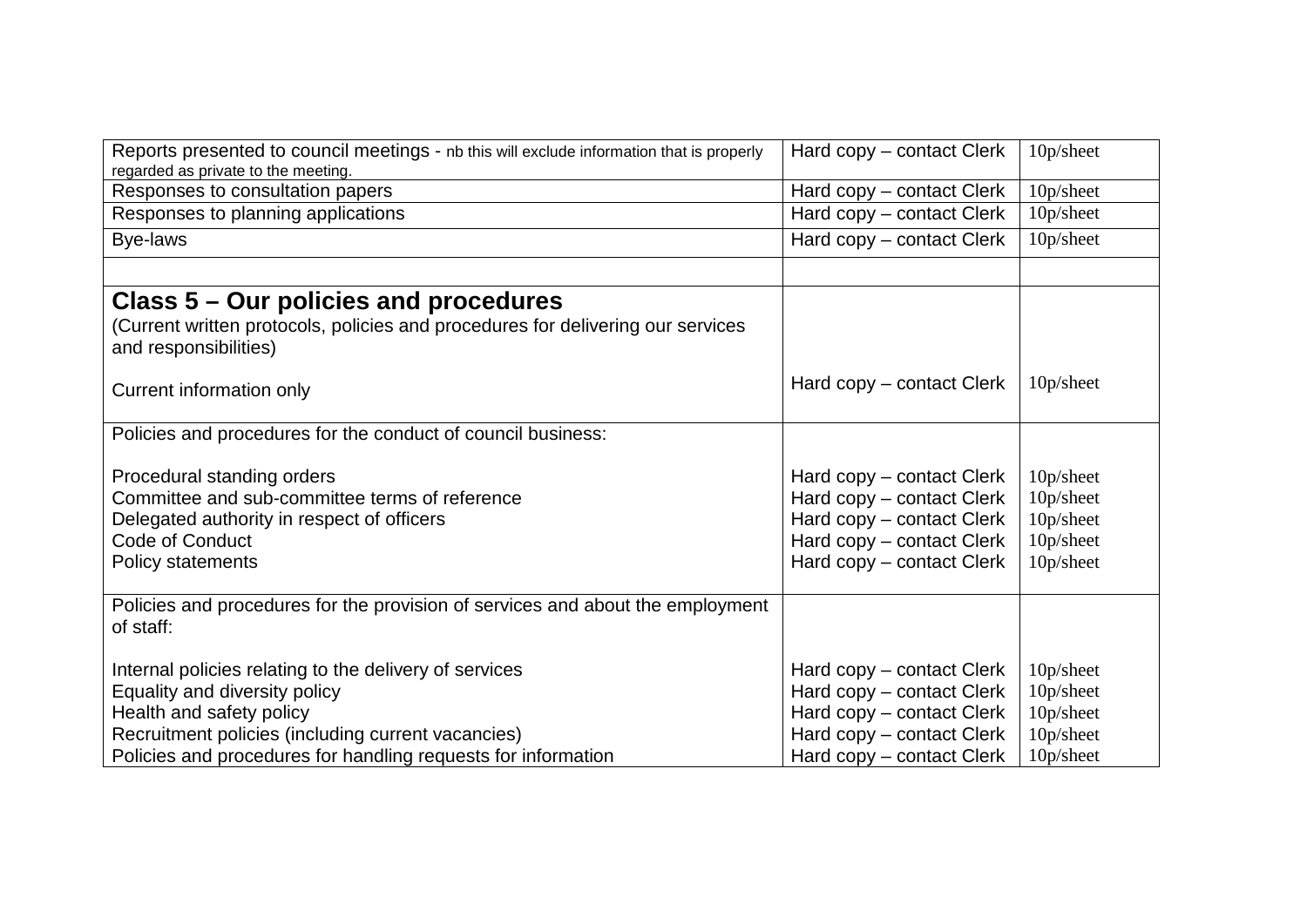| Complaints procedures (including those covering requests for information and                                                                                        | Hard copy – contact Clerk | 10p/sheet    |
|---------------------------------------------------------------------------------------------------------------------------------------------------------------------|---------------------------|--------------|
| operating the publication scheme)                                                                                                                                   |                           |              |
| Information security policy                                                                                                                                         | Hard copy - contact Clerk | 10p/sheet    |
| Records management policies (records retention, destruction and archive)                                                                                            | Hard copy – contact Clerk | 10p/sheet    |
| Data protection policies                                                                                                                                            | Hard copy - contact Clerk | 10p/sheet    |
| Schedule of charges ) for the publication of information)                                                                                                           | Hard copy – contact Clerk | 10p/sheet    |
|                                                                                                                                                                     |                           |              |
| <b>Class 6 – Lists and Registers</b>                                                                                                                                | some information may      |              |
|                                                                                                                                                                     | only be available by      |              |
| Currently maintained lists and registers only                                                                                                                       | inspection                |              |
|                                                                                                                                                                     |                           |              |
| Any publicly available register or list (if any are held this should be publicised; in most                                                                         | Hard copy – contact Clerk | 10p/sheet    |
| circumstances existing access provisions will suffice)                                                                                                              |                           |              |
| <b>Assets Register</b>                                                                                                                                              | Hard copy – contact Clerk | 10p/sheet    |
| Disclosure log (indicating the information that has been provided in response to requests;<br>recommended as good practice, but may not be held by parish councils) | Hard copy – contact Clerk | 10p/sheet    |
| Register of members' interests                                                                                                                                      | Hard copy – contact Clerk | 10p/sheet    |
| Register of gifts and hospitality                                                                                                                                   | Hard copy – contact Clerk | $10p/s$ heet |
|                                                                                                                                                                     |                           |              |
| Class 7 - The services we offer                                                                                                                                     | some information may      |              |
| (Information about the services we offer, including leaflets, guidance and                                                                                          | only be available by      |              |
| newsletters produced for the public and businesses)                                                                                                                 | inspection                |              |
|                                                                                                                                                                     |                           |              |
| Current information only                                                                                                                                            | Hard copy – contact Clerk | 10p/sheet    |
|                                                                                                                                                                     |                           |              |
| <b>Allotments</b>                                                                                                                                                   | Hard copy - contact Clerk | 10p/sheet    |
| Community centres and village halls                                                                                                                                 | Hard copy – contact Clerk | 10p/sheet    |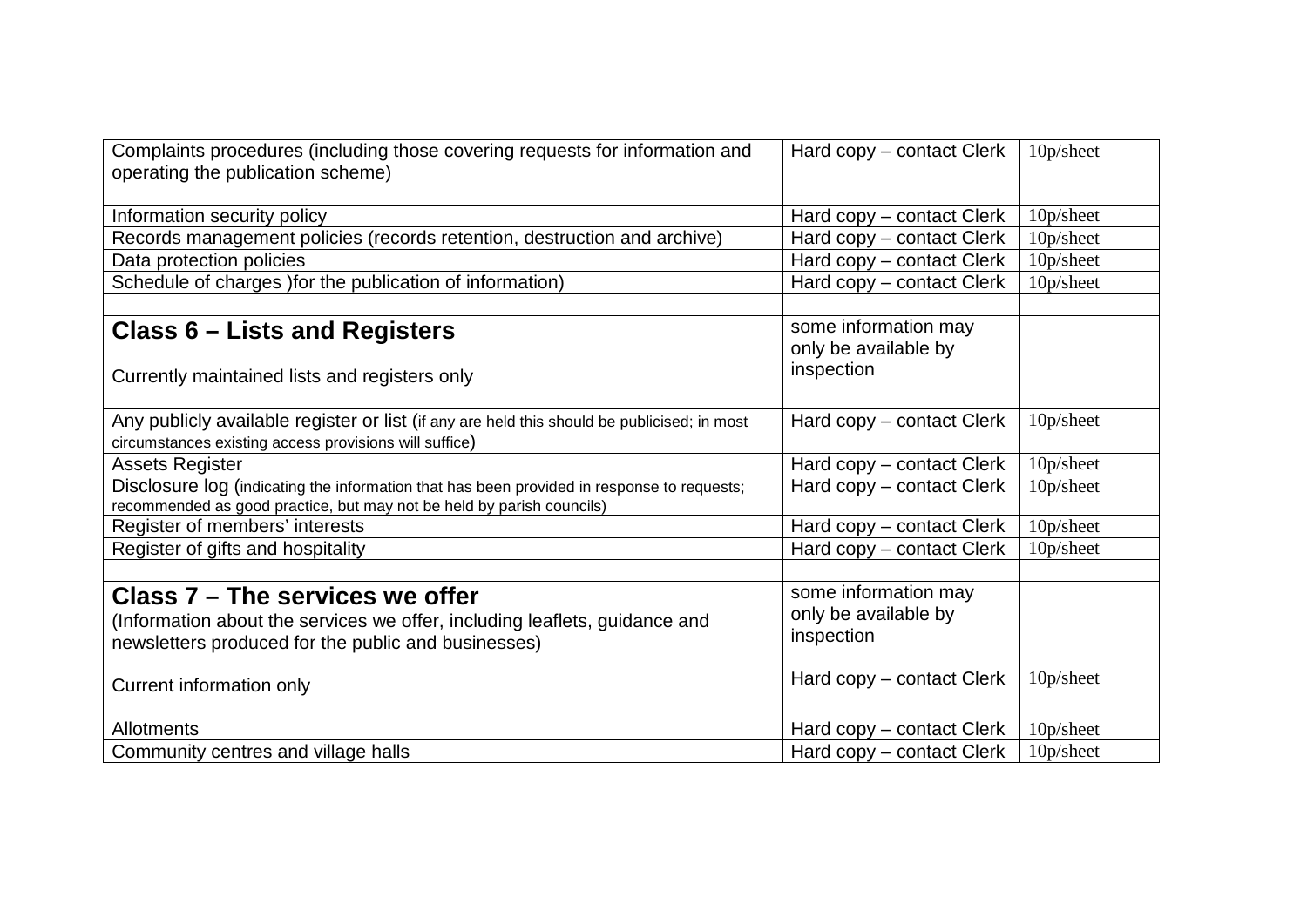| Parks, playing fields and recreational facilities                                  | Hard copy – contact Clerk | 10p/sheet |
|------------------------------------------------------------------------------------|---------------------------|-----------|
| Seating and lighting                                                               | Hard copy – contact Clerk | 10p/sheet |
| <b>Bus shelters</b>                                                                | Hard copy – contact Clerk | 10p/sheet |
|                                                                                    |                           |           |
|                                                                                    |                           |           |
|                                                                                    |                           |           |
| A summary of services for which the council is entitled to recover a fee, together |                           |           |
| with those fees                                                                    | Hard copy – contact Clerk | 10p/sheet |
|                                                                                    |                           |           |
| <b>Additional Information</b>                                                      |                           |           |
| This will provide Councils with the opportunity to publish information that is not |                           |           |
| itemised in the lists above                                                        |                           |           |
|                                                                                    |                           |           |
|                                                                                    |                           |           |
|                                                                                    |                           |           |
|                                                                                    |                           |           |
|                                                                                    |                           |           |
|                                                                                    |                           |           |
|                                                                                    |                           |           |
|                                                                                    |                           |           |

## **Contact details:**

The Clerk, Storrington & Sullington Parish Council, The Parish Hall, Thakeham Road, Storrington, West Sussex, RH20 3PP. Tel: 01903 746547 e-mail: storringtonpc@btconnect.com